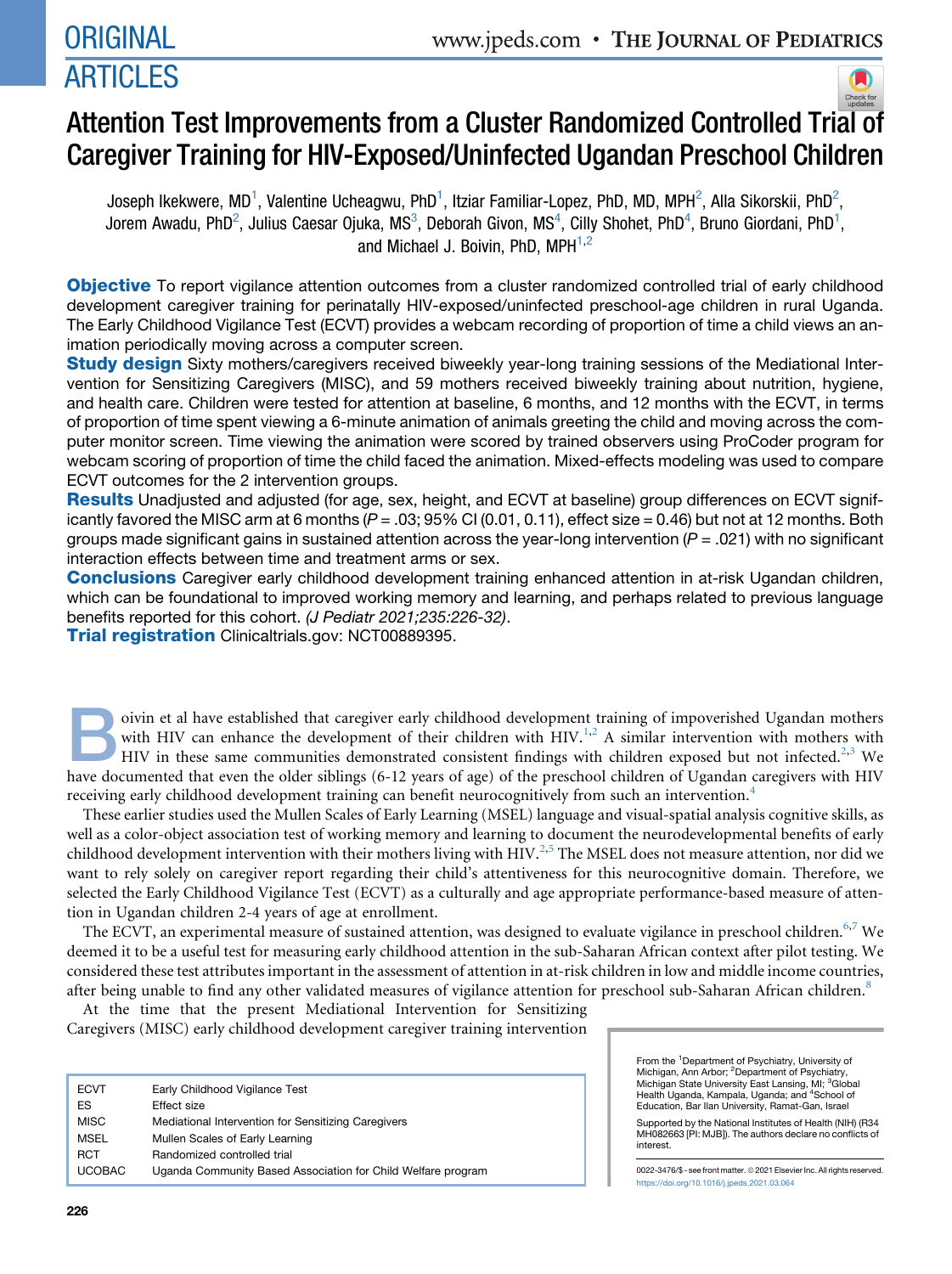study was being developed, Boivin et al had adapted the ECVT with preschool Ugandan children (2-4 years of age) in a neurodevelopmental study of the effects of severe malaria at preschool-age.<sup>9,[10](#page-6-5)</sup> In this study, the ECVT was well accepted by the children and proved sensitive in documenting the neurocognitive attention effects of this exposure consistently over a 2-year period follow-up period following acute illness.<sup>[10](#page-6-5)</sup> We previously found using the tests of variables of attention that diminished vigilance attention was one of the most prevalent and robust effects of cerebral malaria in school-age Ugandan children.<sup>11-13</sup> With preschool severe malaria survivors in Uganda, the ECVT also had good correspondence other more comprehensive performancebased measures of development such as the MSEL. $^{10,14}$  $^{10,14}$  $^{10,14}$  $^{10,14}$ Therefore, our effective use of the ECVT in gauging the persistent neurocognitive effects of severe malaria in Ugandan preschoolers in the domain of vigilance attention further supported our use of the ECVT in the present intervention study in children affected by  $HIV.<sup>15</sup>$  $HIV.<sup>15</sup>$  $HIV.<sup>15</sup>$ 

The ECVT has also been used to evaluate the benefits of early antiretroviral treatment in Ugandan children with HIV.[5](#page-6-0)[,16](#page-6-9) The present report presents ECVT findings from our previously published study of the benefits of MISC early childhood development caregiver training for exposed but uninfected children in an impoverished rural area of eastern Uganda. $^{2}$  $^{2}$  $^{2}$ 

# **Methods**

After Human Subjects Research Protection (institutional review board) approval by Michigan State University and Makerere University School of Medicine, all subcounties (unit of randomization) in Tororo district (within a 30 km catchment area of Tororo town) were randomly assigned to one of 2 treatment arms. As previously reported at the time of this clinical trial, these districts in eastern Uganda have 24% of the population living under the poverty line and a 5.8% HIV prevalence.<sup>[1,](#page-5-0)[17](#page-6-10)</sup> This cluster randomized controlled trial (RCT) evaluated whether a year-long biweekly caregiver training intervention could improve caregiver mental health, quality of caregiving, and child neurodevelopmental outcomes in children affected by HIV.

As described in our previously published findings for this early childhood development intervention cluster RCT study (clustered by neighborhood) with HIV-exposed/uninfected children in Tororo,<sup>[2](#page-5-1)</sup> child/caregiver dyads (n = 120) were enrolled when the children were 2-4 years of age. This was after completing a previous malaria prevention clinical trial. $18$ They were clustered in this manner to prevent spillover of caregiver training intervention arm. By clustering by neighborhood, the non-MISC childhood development caregivers were less likely to learn from the caregiver trainings others have in the intervention arm (eg, immediate neighbors) or to feel neglected in not receiving the same training. Clusters were successively assigned to each trial arm until we had 60 child/caregiver dyads in each of the 2 trial arms. One child who was exposed/uninfected with HIV seroconverted to HIV positive after enrollment with the mother withdrawing from this study, so the final tally at baseline assessment after cluster randomization to the 2 treatment arms was 60 children in the MISC caregiver training arm and 59 in the "treatment as usual" (or "active control" caregiver training arm). The treatment as usual caregivers received the same number of training sessions, but rather than MISC early childhood development, the sessions were comprised of nutrition/hygiene/health training  $(Table I)^2$  $(Table I)^2$  $(Table I)^2$  $(Table I)^2$ .

Following cluster RCT to either MISC early childhood development or treatment as usual intervention arms, we were able to obtain and score ECVT webcam measures across all 3 time points (baseline, 6 months, 12 months) for 56 chil-dren in each group ([Table II](#page-2-0)). A few ECVT webcams in each caregiver training arm at each time point were not of sufficiently good quality (eg, lighting, child seating placement) to allow for scoring of eye gaze direction, as determined by the Ugandan research assistant doing the ProCoder scoring. The principal female caregiver provided written consent for her and her child. HIV-exposed/ uninfected children were eligible to participate if they had no history of neurologic insult and a female caregiver able to participate in the year-long biweekly early childhood development training.

Participants in both study arms received a biweekly nutri-tional supplement.<sup>[2](#page-5-1)</sup> The interventions were provided in 1-hour sessions with each caregiver alternating biweekly between home and the project office at Tororo District Main Hospital. All intervention providers were Ugandan Makerere University psychology or social work graduates who received a 2-week training in their respective intervention and participated in weekly supervision and a weeklong refresher training.

**Caregiver Training Interventions**<br>Mediational Intervention for Sensitizing Caregivers. As described in detail in our previous publication, $<sup>2</sup>$  $<sup>2</sup>$  $<sup>2</sup>$  MISC is a</sup> model for training caregivers to enhance their children's development (early childhood development) based on the Feuerstein theory of cognitive modifiability.<sup>[19,](#page-6-12)[20](#page-6-13)</sup> Caregivers were training individually every other week, alternating

<span id="page-1-0"></span>

| Table I. Descriptive statistics for study groups at<br>baseline |                                                                   |                                                                      |  |  |  |  |  |  |
|-----------------------------------------------------------------|-------------------------------------------------------------------|----------------------------------------------------------------------|--|--|--|--|--|--|
| <b>Characteristics</b>                                          | <b>MISC training arm</b><br>$(n = 60)$<br>Mean $(SD)$ or n $(\%)$ | <b>Control training arm</b><br>$(n = 59)$<br>Mean $(SD)$ or n $(\%)$ |  |  |  |  |  |  |
| Age                                                             | 2.81(0.35)                                                        | 2.79(0.33)                                                           |  |  |  |  |  |  |
| HA7                                                             | $-0.58(1.66)$                                                     | $-0.34(1.56)$                                                        |  |  |  |  |  |  |
| WA7                                                             | $-1.14(1.48)$                                                     | $-1.00(1.14)$                                                        |  |  |  |  |  |  |
| <b>ECVT</b> at baseline                                         | 0.60(0.15)                                                        | 0.51(0.14)                                                           |  |  |  |  |  |  |
| Sex                                                             |                                                                   |                                                                      |  |  |  |  |  |  |
| Boys                                                            | 32 (53%)                                                          | 32 (54%)                                                             |  |  |  |  |  |  |
| Girls                                                           | 28 (47%)                                                          | 27 (46%)                                                             |  |  |  |  |  |  |
| Primary caregiver                                               |                                                                   |                                                                      |  |  |  |  |  |  |
| Mother                                                          | 56 (93%)                                                          | 53 (90%)                                                             |  |  |  |  |  |  |
| <b>Other</b>                                                    | 4(7%)                                                             | $6(10\%)$                                                            |  |  |  |  |  |  |

HAZ, height-for-age z scores; WAZ, weight-for-age z scores.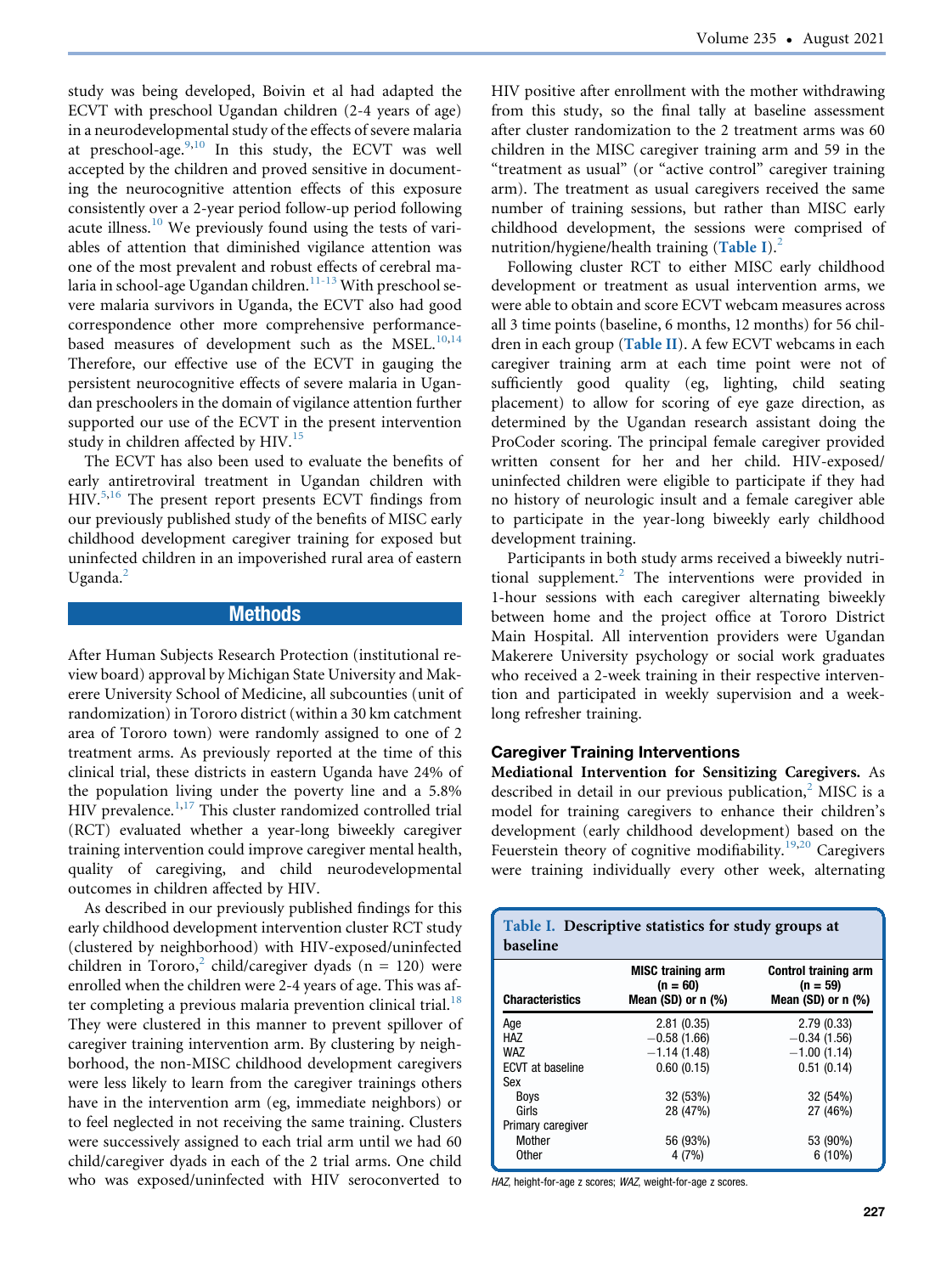| 12 months: P values, 95% CIs, and ES |                    |                    |                             |                          |                          |                            |  |  |  |
|--------------------------------------|--------------------|--------------------|-----------------------------|--------------------------|--------------------------|----------------------------|--|--|--|
| <b>ECVT assessments</b>              | <b>Unadiusted</b>  |                    |                             | <b>Adiusted</b>          |                          |                            |  |  |  |
| <b>Time</b>                          | Group 1, mean (SE) | Group 2, mean (SE) | P value<br>95% CI<br>ES     | Group 1,<br>LS mean (SE) | Group 2.<br>LS mean (SE) | P value,<br>95% CI<br>ES   |  |  |  |
| 6 mo                                 | 0.71(0.02)         | 0.65(0.02)         | .03(0.01, 0.11)<br>0.46     | 0.70(0.02)               | 0.67(0.02)               | $.33 (-0.03, .08)$<br>.25  |  |  |  |
| $12 \text{ mo}$                      | 0.73(0.02)         | 0.68(0.02)         | $.13 (-0.01, 0.11)$<br>0.31 | 0.71(0.02)               | 0.70(0.02)               | $.82 (-0.05, 0.06)$<br>.08 |  |  |  |

<span id="page-2-0"></span>Table II. Unadjusted and adjusted (for age, sex, HAZ, and ECVT at baseline) group differences on ECVT at 6 and 12 months: P values, 95% CIs, and ES

ES, effect size; LS, least squares; SE, standard error.

P values <.05 and ES  $\geq$ 1/4 are bolded.

between home and clinic, and not within a small group. Office trainings were regularly observed by the study site coordinator to ensure fidelity of intervention.

The training of the caregiver was focused on the acquisition of knowledge and skills necessary for effective intervention to enrich the child's home-based learning environment. The intervention used naturally occurring situations and objects in the environment to train caregivers in a structured process. The training included a variety of techniques (ie, role playing, videotaping, and analysis) for clarifying basic issues related to caregiver-child interaction, with the training objectives including (1) understanding of the philosophy of child rearing and recognition of the family views on what is an ideal child and ideal caregiver; (2) helping caregivers read the child's communication and understand it; (3) knowing how to raise the caregivers' awareness of their interactive behaviors and the immediate and potential effects on the child; (4) learning how to identify and use the most suitable ways to foster quality interactions and mediation of learning in everyday life with the children; (5) and encouraging caregivers to value their own ideas for meaningful, challenging, and affectionate interactions with the children. This approach to MISC training was consistent with previous work in Ethiopia. $20,21$  $20,21$ 

Treatment as Usual Training Arm. The treatment as usual comparison condition was a manualized nutrition and hygiene information program designed for impoverished households by the Uganda Community Based Association for Child Welfare program (UCOBAC; <http://ucobac.org/>) with support from United Nations International Children's Emergency Fund.<sup>[3](#page-5-2)</sup> For the treatment as usual dyads, intervention sessions consisted of a 30- to 45-minute nutrition and medical training session using a standard curriculum. This ensured that the treatment as usual group receives a comparable number of contact/support hours by the field teams, alternating between home and clinic every other week, as was the case with the MISC intervention caregiver training arm. The UCOBAC treatment as usual program differed from MISC early childhood development in that it did not explicitly train caregivers on how to facilitate the cognitive development of their child. The purpose of this program is to sustain adequate nutritional and health care for the child. Because the district ministry of health for Tororo had made

this intervention available to all households requesting this in the village areas of Tororo, we could not ethically withhold this program for study women in the form of a passive control arm. Instead, for local IRB approval we needed to include UCOBAC intervention as our treatment as usual arm and considered it an active control condition so as to gauge the "value added" benefits to ECVT attention for the MISC early childhood development children.

### **Measures**

Measures Study data were collected at baseline (enrollment), at 6 months (midway through training), and 1 year (completion of training) ([Figure](#page-3-0)). Child and caregiver demographics for this cohort have been previously described<sup>[2](#page-5-1)</sup> and are summarized in [Table I](#page-1-0). We present here findings for the ECVT test only because these have not been previously reported.<sup>[6,](#page-6-1)[22](#page-6-15)</sup> Because it was previously validated for the present study setting, $23$  the ECVT was used in the present study to measure sustained attention, with the principal outcome being the proportion of time looking at an animation video as scored from a computermounted webcam video. $3$  We also included weight-for-age z scores and height-for-age z scores based on World Health Organization 2018 norms as our adjustment for child growth measures ([Tables I](#page-1-0) and [II](#page-2-0)).

The ECVT. The ECVT, a test of vigilance attention, is orig-inally described by Zelinsky et al<sup>[6,](#page-6-1)[7](#page-6-2)</sup> and was previously used by Boivin et al to assess attention in Ugandan preschool sur-vivors of severe malaria<sup>[10](#page-6-5)</sup> and HIV.<sup>[3](#page-5-2),[15](#page-6-8),[23](#page-6-16)</sup> A colorful rabbit periodically greeted a child audibly to attract the child's attention to the computer screen, and then disappears after a few seconds. This was almost immediately followed by another colorful animal that appeared and moved across the screen silently with the expectation that the child would visually track it. A different colorful animal appeared for 10 seconds as it moved across the screen and then disappeared for either 5, 10, or 15 seconds. A different creature then appeared each time and alternated moving left to right or right to left across the screen. The length of time the creatures were absent was arranged such that each interval of time occurred 6 times. A webcam on top of the computer screen recorded the child's face throughout the duration of the test (6.5 minutes in duration).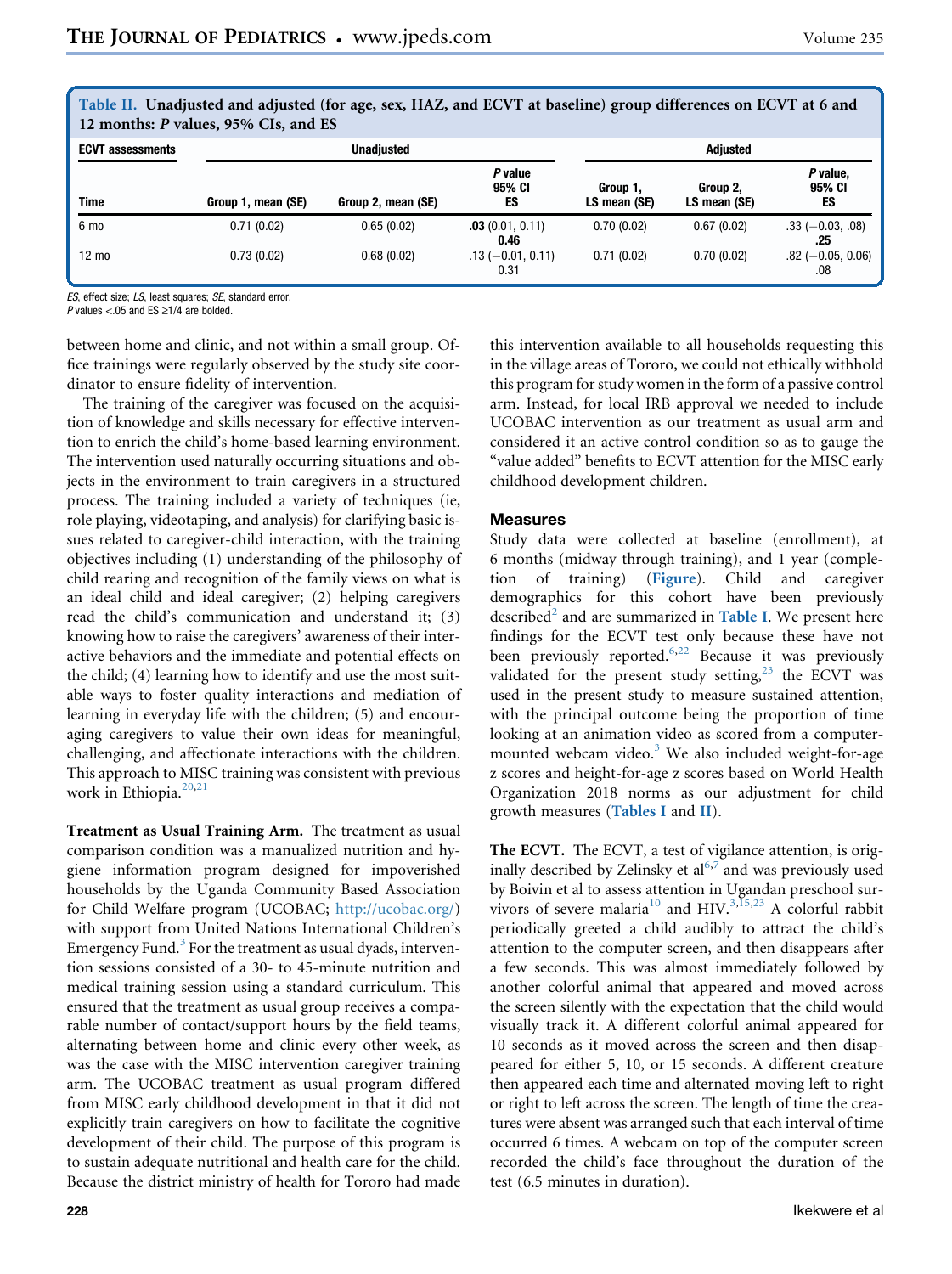<span id="page-3-0"></span>

Figure. Consort diagram from the cluster RCT for children in Tororo Uganda born to mothers with confirmed HIV infection but who themselves were confirmed uninfected (HIV-exposed/uninfected). These were based on a sampling pool of 200 children who eligible at 2 years of age after completing a study on the "Interactions between HIV and malaria in African children" conducted by a University of California–San Francisco (UCSF), Makerere University, and Center for Disease Control (CDC) collaboration entitled the Tororo Child Cohort Study.

The principal ECVT outcome score was the total proportion of time during the animation presentation that the child could clearly be seen to have been facing the computer screen; the total number of seconds looking at the video screen divided by the total number of seconds in the video (420 seconds). In earlier developmental work for the ECVT, descriptive statistics of preschool American children indicated that the average time spent looking at the video was 67%, which corresponded to just over 4.5 minutes.<sup>[7](#page-6-2)</sup> The median score for these children was 70% and the SD of time spent looking at the screen was 19%, corresponding to 1.33 minutes. These would be considered normative for this test.

Validation of the ECVT as a Vigilance Measure of Attention. In the original validation of the ECVT, it was administered along with several attention and cognitive measures to normal Midwestern US samples of children ranging from 24 to 30 months of age.<sup>[6,](#page-6-1)[7](#page-6-2)</sup> In terms of the webcam scoring, the ECVT had adequate internal consistency, demonstrated by correlations for each third of the test ranging from .56 to .81. Interscorer reliability ProCoder scores for proportion of total time viewing the screen during the animation had a correlation of .98, indicating excellent inter-rater reliability.

The validity of the ECVT was demonstrated through examining correlations between the ECVT and parent/care-giver rating measures of attention.<sup>[15](#page-6-8)</sup> ECVT performance was significantly correlated ( $r^2 = .33$ ,  $P < .01$ ) with the Behavior Rating Scale from the Bayley Scales of Infant Development-Second Edition.<sup>[24](#page-6-17)</sup> This rating scale included items pertaining to attention, persistence, motor regulation, adaptability, and negative affect. In addition, the ECVT was found to significantly correlate ( $r^2 = -.35$ ) with a free play session coded according to the Self-Regulation scale of Min-nesota Preschool Affect Rating Scale,<sup>[25](#page-6-18)</sup> which provided child observer ratings for attention, orientation to objects, persistence, and adaptability. Finally, the ECVT was significantly correlated with the proportion of time the child played with toys during an 8-minute free-play session.

In sum, initial psychometric testing of this measure suggested that the measure could be a reliable and valid tool for measuring sustained attention in very young children. The present study evaluated the utility of the ECVT for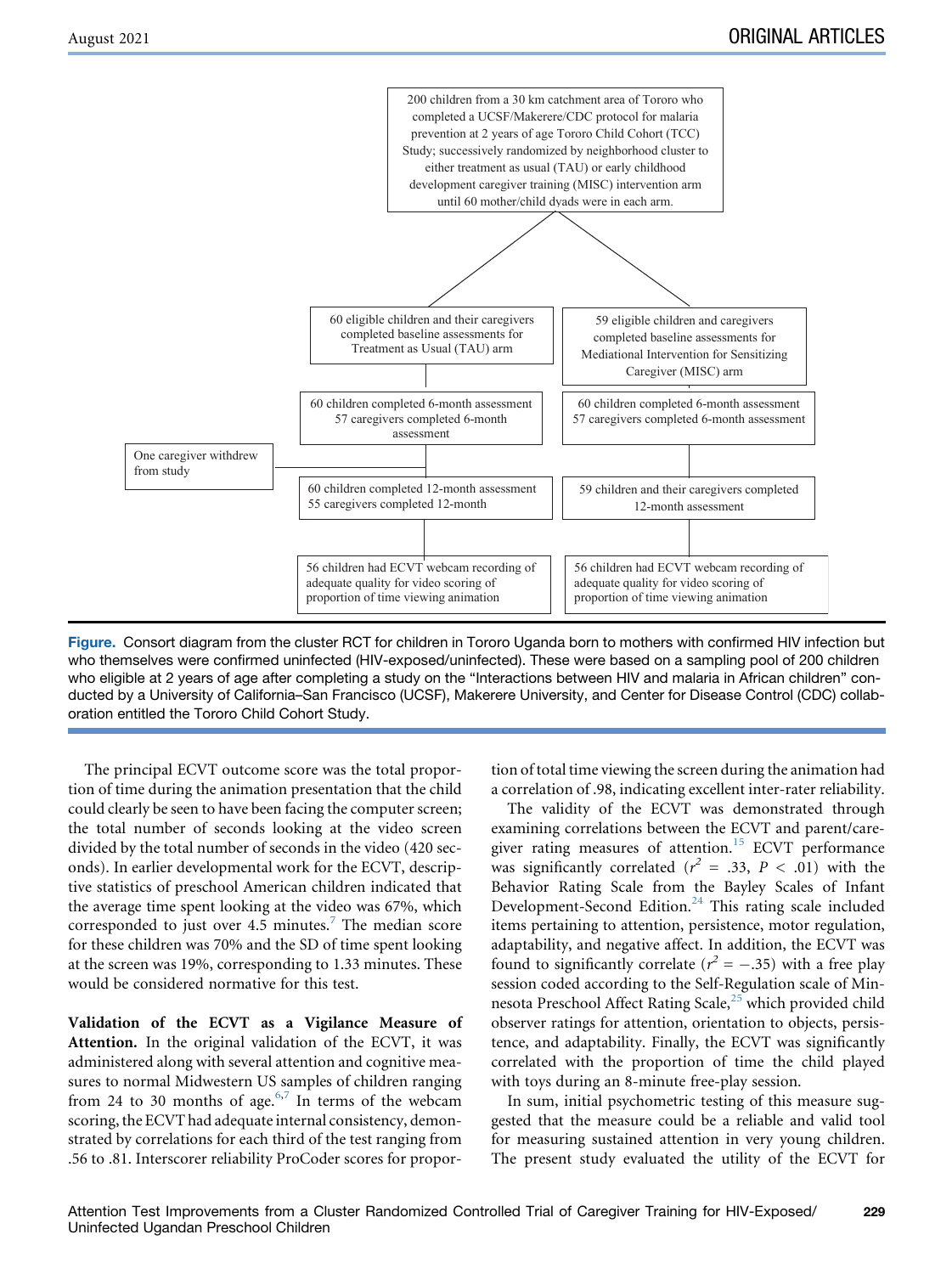measuring vigilance attention in preschool Ugandan children perinatally exposed to, but not infected with, HIV.

ECVT Coding and Analysis. Raw ECVT data (video files) were coded by a single Ugandan research assistant in which he had scored ECVT webcam videos using ProCoder. Each of the 3 Ugandan research assistants at this study site originally enlisted to score the ECVT webcams for this previous R01 MISC early childhood development cluster RCT study practiced scoring the ECVT until achieving an inter-rater reliability of 0.80 over 10 successive webcam recordings. $1,3$  $1,3$ 

Ultimately, 1 research assistant scored all the ECVT webcams in the present study blinded to the intervention group and the assessment time (baseline, 6 months, 12 months) for each of these webcam videos. ECVT scoring for our principal attention measure outcome in this study involved tracking the amount of time in seconds the child was looking at the screen and turning that amount into a percentage representing the amount of time spent attending to the screen out of the total time of the animation. ProCoder for Digital Video (ProCoderDV; Tapp 2003)<sup>[26](#page-6-19)</sup> is a software program developed at Vanderbilt University for gathering observational data from video and/or audio files, was used to code all of the ECVT videos.<sup>[15,](#page-6-8)[23](#page-6-16)</sup>

ECVT Study Outcome Analysis. Baseline characteristics of study participants were summarized ([Table I](#page-1-0)). Linear mixed effects models were employed to analyze the ECVT measures at 6 and 12 months in relation to trial arm while adjusting for ECVT at baseline, age, and sex. Correlations arising from repeated measures were accounted for by specifying an autoregressive covariance structure. Time-byintervention interactions were included to capture potential changes in differences by intervention arm over time. The least squares (adjusted) means for each time point and trial arm were output from the linear mixed effects models, and differences between them by trial arm were tested. Inclusion of a random effect for clusters (unit of randomization) was explored, but the resulting intraclass correlation coefficients were virtually zero. Effect sizes were estimated as differences between means by study group (unadjusted or adjusted) divided by the SD (unadjusted) or square root of residual variance (adjusted).

# **Results**

Children in both interventions improved significantly from baseline to 6 and 12 months ( $F = 4.41$ ,  $P = .013$ ) with the interaction effects by age ( $F = 2.49$ ,  $P = .09$ ) and intervention arm (F = 0.65, P = .52) being insignificant, although the main effect of group (MISC vs control) across the 3 time points was significant (F = 7.50,  $P = .007$ ). Controlling for ECVT baseline performance, age at assessment, and sex, MISC performance on the ECVT was significantly better with moderate effect sizes compared with the control arm at 6 months for both the adjusted and unadjusted analyses ([Table II](#page-2-0)).

However, this difference was not significant at 12 months, although the unadjusted comparison has a moderate effect size (ES) difference (ES = 0.31; [Table II](#page-2-0)). The effects of age, sex, and height-for-age z scores were not significant over the baseline ECVT.

We analysed the comparison between the MISC and treatment as usual children with and without adjusting for ECVT at baseline ([Table II](#page-2-0)). This allowed us to see, in our unadjusted findings, whether children with weaker scores could have benefited more from MISC intervention and controlling for baseline ECVT performance would mask that finding. Depending on the structure of data in these unadjusted between-group comparisons, additional analyses could specifically evaluate utility of training in weaker and stronger performers on the ECVT. However, this seemed to not be the case in our preliminary evaluation, so these further analyses were not necessary.

# Discussion

The present study showed that MISC was a valuable treatment modality among this population. HIV-exposed/ uninfected children receiving MISC showed significant improvements in attention at 6-month follow-up and continued to improve their performance at the 12-month follow-up, although not statistically different than that of the control intervention arm by 12 months. Therefore, the "value-added" attention benefits of MISC early childhood development relative to treatment as usual were transient.

The MISC children had significantly greater gains by the end of the training year compared with controls on the MSEL receptive and expressive language development, and on the MSEL composite score of cognitive ability. Color-Object Association Test total memory for MISC children was marginally better than controls (moderate ES although not quite statistically significant). The differing time course of improvements in different cognitive domains in response to MISC early childhood development intervention (eg, language vs Color-Object Association Test memory) may be due to the period of neurocognitive development most responsive to an early childhood development between 2 and 3 years of age. That was within the age range of our present HIVexposed/uninfected cohort of children (2-4 years of age).

No Achenbach Child Behavior Checklist differences between the groups were noted. Caldwell Home Observation for Measurement of the Environment scores and observed mediational interaction scores from videotapes measuring caregiving quality also improved significantly more for the MISC group, indicating fidelity of intervention in terms of caregiving quality from the caregiver training.

It may be that the MISC-enhanced cognitive performance, especially in language development, was undergirded by the enhanced ECVT attention in the first 6 months of the yearlong training especially, as witnessed in the greater MISC ECVT attention benefits reported here. These neurocognitive benefits were possibly mediated by improved caregiving and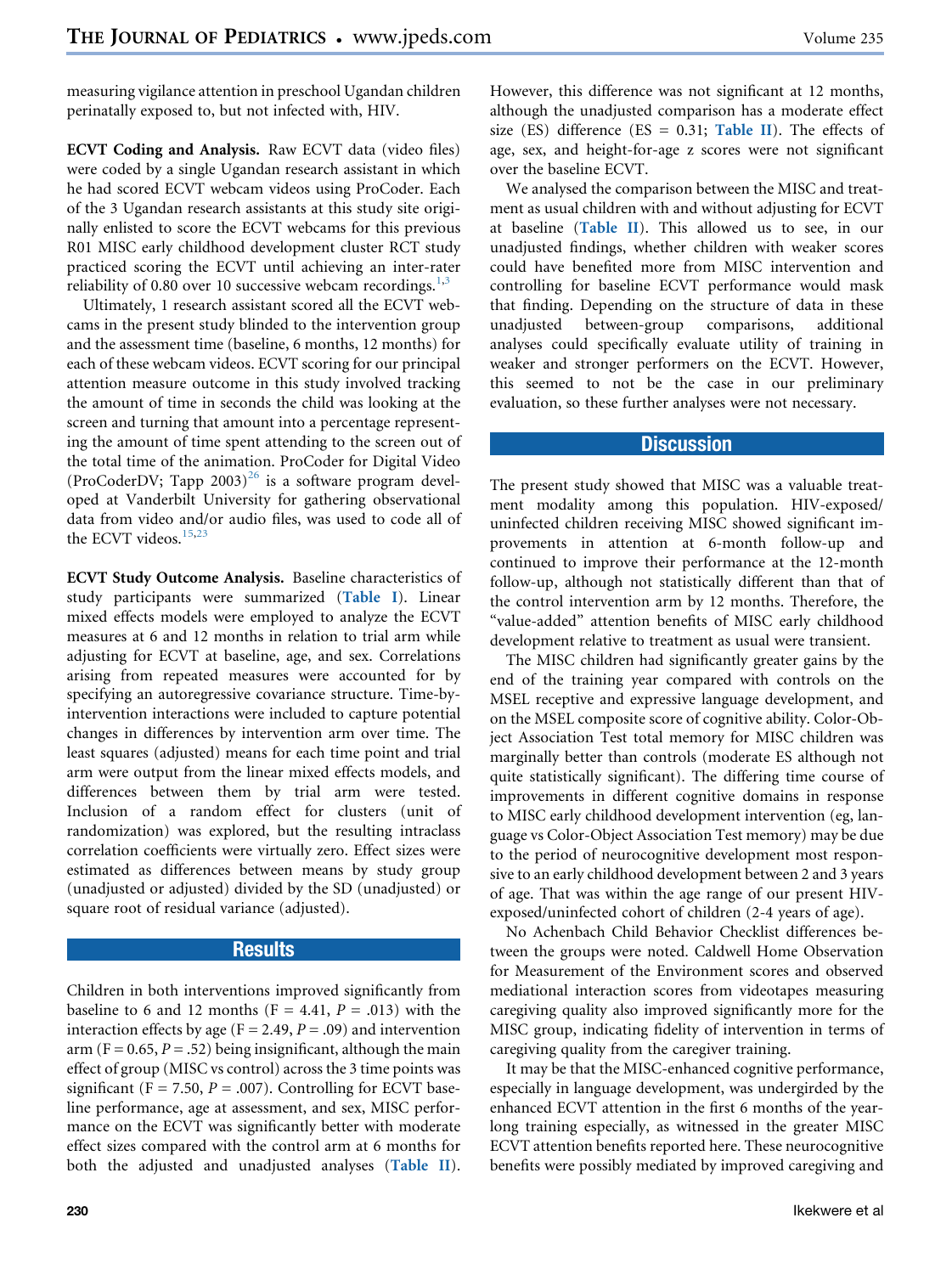positive emotional benefit to the caregiver.<sup>[17](#page-6-10)</sup> MISC training does emphasize caregiver-child verbal interactions as a core part of the early childhood development program, and this could also explain the language benefit over time during a developmental period (2-3 years) when both expressive and receptive language blossom in children whether developmen-tally delayed or not.<sup>[19-21](#page-6-12)[,27](#page-6-20)[,28](#page-6-21)</sup>

Because our MISC early childhood development intervention trial did previously report developmental benefits for child language and caregiver well-being, $2,5$  $2,5$  future studies could include assessing the extent of enhanced language development. Improved language would be further demonstrated to come about from improved caregiving for impoverished HIV-affected African children, and added benefit for school achievement, especially in terms of early stage literacy education.<sup>[29](#page-6-22)</sup>

In a subsequent cluster RCT comparing the same interventions with new cohorts of HIV-exposed/uninfected children 2-3 years of age at the same site as the present study, twice the number of child/caregiver dyads  $(n = 120)$  were initially enrolled in a year-long biweekly training program.<sup>[3](#page-5-2)</sup> The same child development outcomes were administered at baseline, 6 months, and 12 months. However, a 12-month posttraining follow-up evaluation was also administered. In this more highly powered study, caregivers who participated in MISC demonstrated significantly improved caregiving quality, but this did not result in better child cognitive outcomes. However, caregiving quality was significantly correlated with MSEL composite cognitive performance 1-year post training for the MISC trial arms, like our post-training ECVT benefit in the present study. Likewise, physical growth was significantly related to child development outcomes, $3$  as was the case with our ECVT findings with children with HIV and in the present study. $15$ 

In a MISC early childhood development clinical trial study at the present study site with a cohort of preschool-age children perinatally infected with HIV, the MISC caregiver training arm evidenced significant postintervention receptive language benefits compared with the treatment as usual control arm. These benefits persisted at 1-year follow-up posttraining.[1](#page-5-0) MISC caregivers reported significantly less functional impairment related to activities of daily child caregiving. Thus, greater functionality for these caregivers living with HIV may have mediated the language benefits from MISC training because of better care of the child with HIV in general (including anti-retroviral therapy treatment and seeking medical care support). The improved outcomes for the MISC children with HIV may also have been due to better implementation of MISC training for healthier moms living with HIV who were also more functional. Therefore, our present study findings extend the emphasis on early assessment to sub-Saharan African children in impoverished rural settings also at risk from the effects of HIV on their caregiving and overall developmental milieu.

Accurate identification of attention problems at the preschool level with performance-based and culturally adaptable

tests such as the ECVT can be an important screening and surveillance tool for identifying children whose caregivers might benefit from a MISC early childhood development intervention. The key would be adapting such an intervention for scalability, such as a shorter version adapted to the small-group setting and led by community woman peer leaders. $17,29$  $17,29$  $17,29$ 

MISC can lead to enhanced vigilance attention within the first 6 months of our year-long biweekly training program for caregivers living with HIV. We propose that this improved attention during the first 6 months of caregiver training intervention may subsequently reinforce improve-ments evident in child receptive language acquisition,<sup>[29](#page-6-22)</sup> and intend to explore this relationship more fully with ECVT measures enhanced by eye tracking technology. $^{23,30}$  $^{23,30}$  $^{23,30}$  $^{23,30}$ Establishing such a relationship would help justify using ECVT as a short screening measure of neurocognitive development for at-risk children in low and middle income countries resource-constrained settings as a means of determining those who may be lagging in schoolreadiness. Such children could then be helped by a scaleable early childhood development intervention such as MISC, strategically targeting caregiver interactions for enhancing the child's preliteracy foundational skills during a critical phase of language development during a critical phase of cognitive and social development for these children. Such screening and services could then become part of the standard of care for public health outreach services to such resource-constrained communities.<sup>[31](#page-6-24)</sup>

This work is dedicated to Professor Pnina Klein (1945-2014), who dedicated her professional life to the development and promotion of the MISC, and without whose efforts this study would never have been possible.

Submitted for publication Oct 23, 2020; last revision received Mar 26, 2021; accepted Mar 29, 2021.

Reprint requests: Michael J. Boivin, PhD, MPH, Global Neuropsychiatry Research Program, Michigan State University, 909 Wilson Rd, Room 327, West Fee Hall, East Lansing, MI 48824. E-mail: [boivin@msu.edu](mailto:boivin@msu.edu)

# References

- <span id="page-5-0"></span>1. [Bass JK, Opoka R, Familiar I, Nakasujja N, Sikorskii A, Awadu J, et al.](http://refhub.elsevier.com/S0022-3476(21)00313-9/sref1) [Randomized controlled trial of caregiver training for HIV-infected](http://refhub.elsevier.com/S0022-3476(21)00313-9/sref1) [child neurodevelopment and caregiver well being. AIDS 2017;31:](http://refhub.elsevier.com/S0022-3476(21)00313-9/sref1) [1877-83.](http://refhub.elsevier.com/S0022-3476(21)00313-9/sref1)
- <span id="page-5-1"></span>2. [Boivin MJ, Bangirana P, Nakasuja N, Page CF, Shohet C, Givon D, et al.](http://refhub.elsevier.com/S0022-3476(21)00313-9/sref2) [A year-long caregiver training program to improve neurocognition in](http://refhub.elsevier.com/S0022-3476(21)00313-9/sref2) [preschool Ugandan HIV-exposed children. J Dev Behav Pediatr](http://refhub.elsevier.com/S0022-3476(21)00313-9/sref2) [2013;34:269-78.](http://refhub.elsevier.com/S0022-3476(21)00313-9/sref2)
- <span id="page-5-2"></span>3. [Boivin MJ, Nakasujja N, Familiar-Lopez I, Murray SM, Sikorskii A,](http://refhub.elsevier.com/S0022-3476(21)00313-9/sref3) [Awadu J, et al. Effect of caregiver training on the neurodevelopment](http://refhub.elsevier.com/S0022-3476(21)00313-9/sref3) [of hiv-exposed uninfected children and caregiver mental health: a Ugan](http://refhub.elsevier.com/S0022-3476(21)00313-9/sref3)[dan cluster-randomized controlled Trial. J Dev Behav Pediatr 2017;38:](http://refhub.elsevier.com/S0022-3476(21)00313-9/sref3) [753-64](http://refhub.elsevier.com/S0022-3476(21)00313-9/sref3).
- <span id="page-5-3"></span>4. [Boivin MJ, Augustinavicius JL, Familiar-Lopez I, Murray SM,](http://refhub.elsevier.com/S0022-3476(21)00313-9/sref4) [Sikorskii A, Awadu J, et al. Early childhood development caregiver](http://refhub.elsevier.com/S0022-3476(21)00313-9/sref4) [training and neurocognition of HIV-exposed Ugandan siblings. J Dev](http://refhub.elsevier.com/S0022-3476(21)00313-9/sref4) [Behav Pediatr 2020;41:221-9.](http://refhub.elsevier.com/S0022-3476(21)00313-9/sref4)